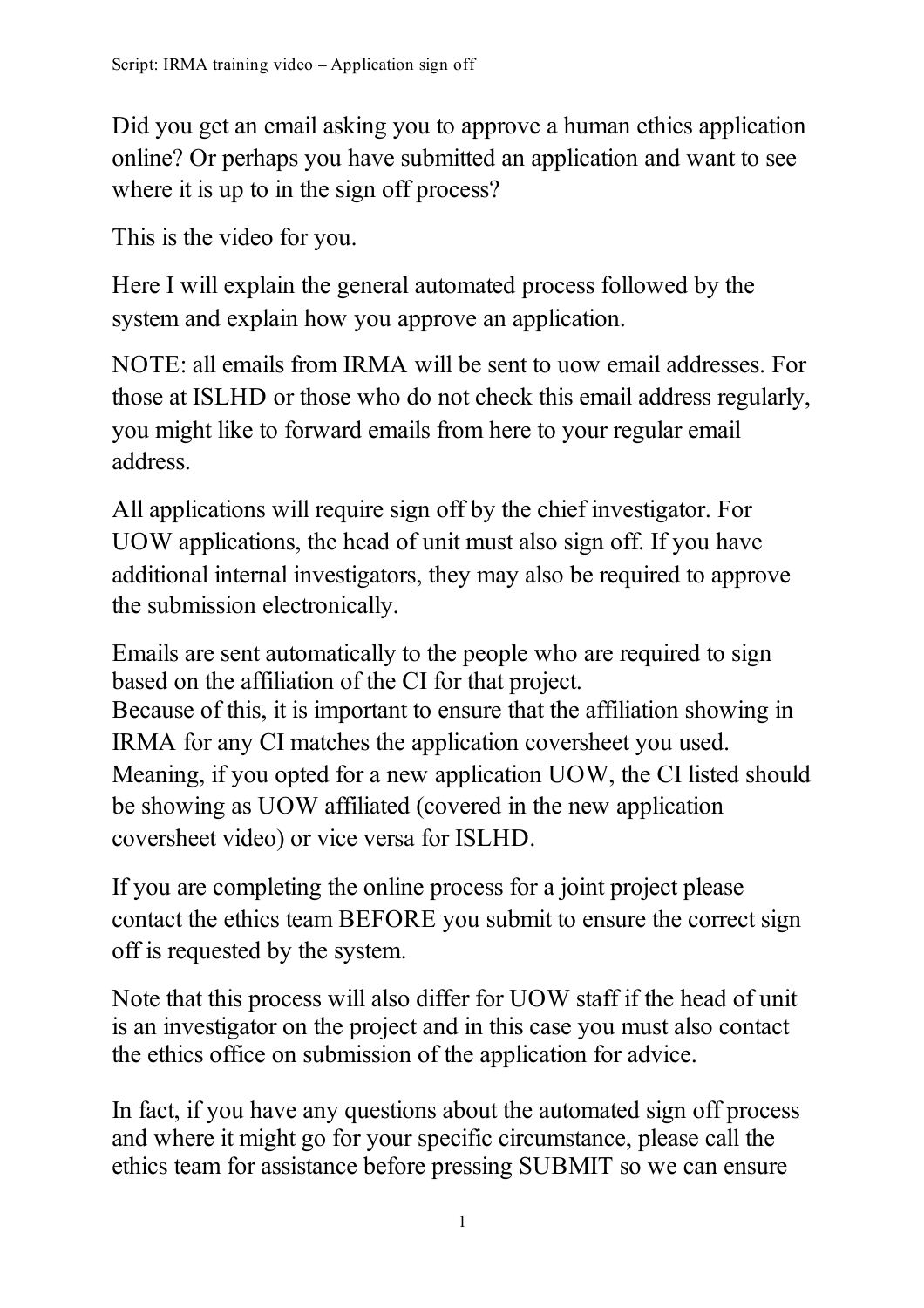that it is routed in the right direction. The rest of this video is aimed only at showing you what you can do and check in the system.

If you receive an email asking you to approve an application, you will need to log in to IRMA (see accessing IRMA video if you need assistance with this).

Navigate to the my approvals tab where you will find a list of applications that are awaiting your approval

Select the application that you wish to review (click the pen) and you will be taken to the declaration and approval page.

A read only copy of the application can be viewed from the approvals page by using the tabs across the top of the screen here.

Once you have reviewed the application, navigate back to the Approval tab. And choose to accept or reject the application.

If you approve the application, adding a comment is optional and MUST be included before you press the accept button

If you reject the application, you will need to provide a reason and the system will return an error message if you press reject without typing in the comment box.

An email will be sent to the Chief Investigator notifying them that you have rejected the application and this will include your comment.

Your electronic approval is considered that same as a physical signature, so be sure to read the declaration and review the application before clicking on your decision. That's it – your part of the sign off process is complete.

If you wish to check where the application is up to in the sign off process, that is, who else has already signed and who is left to sign navigate to the human ethics tab